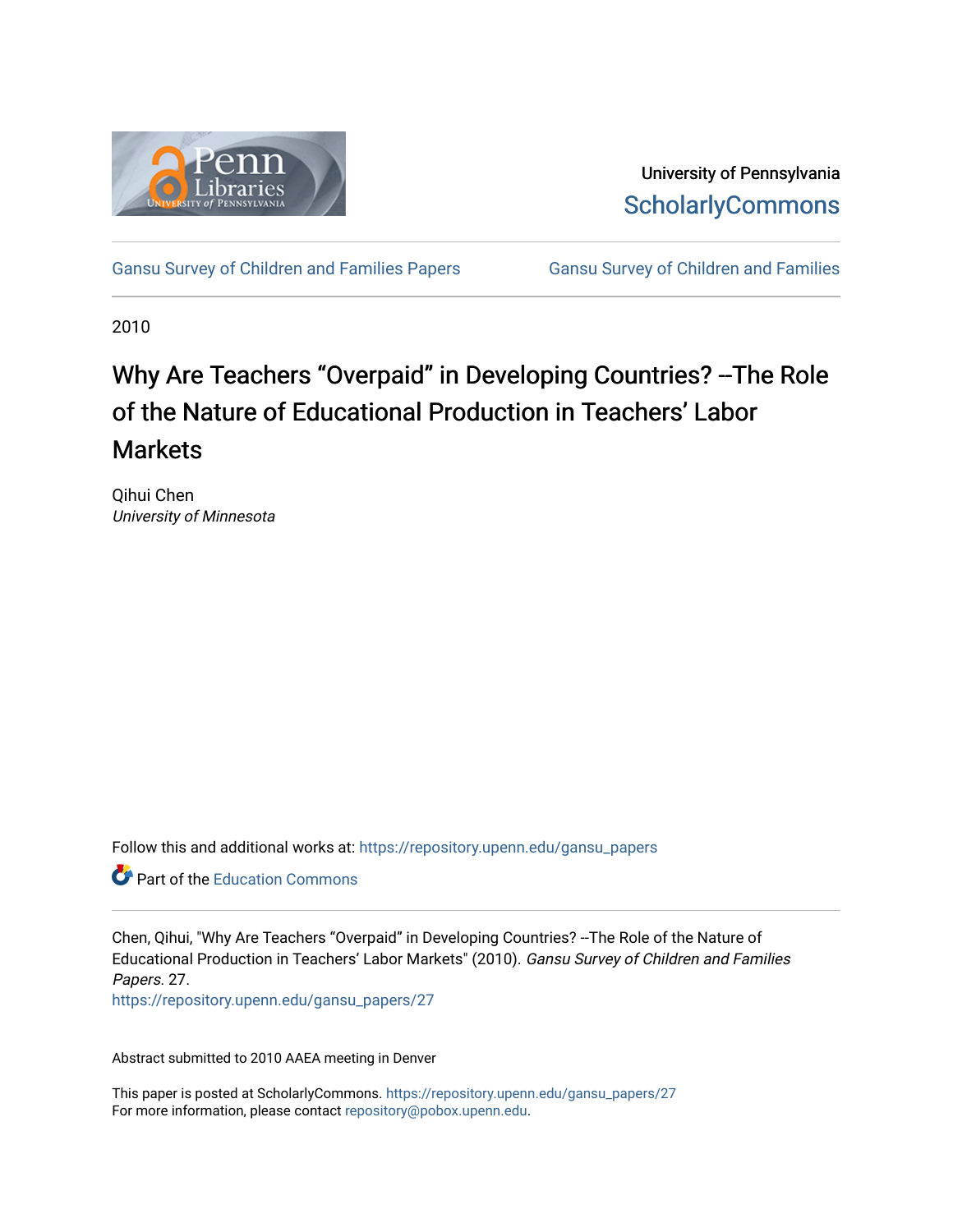## Why Are Teachers "Overpaid" in Developing Countries? --The Role of the Nature of Educational Production in Teachers' Labor Markets

#### **Disciplines**

Education

#### **Comments**

Abstract submitted to 2010 AAEA meeting in Denver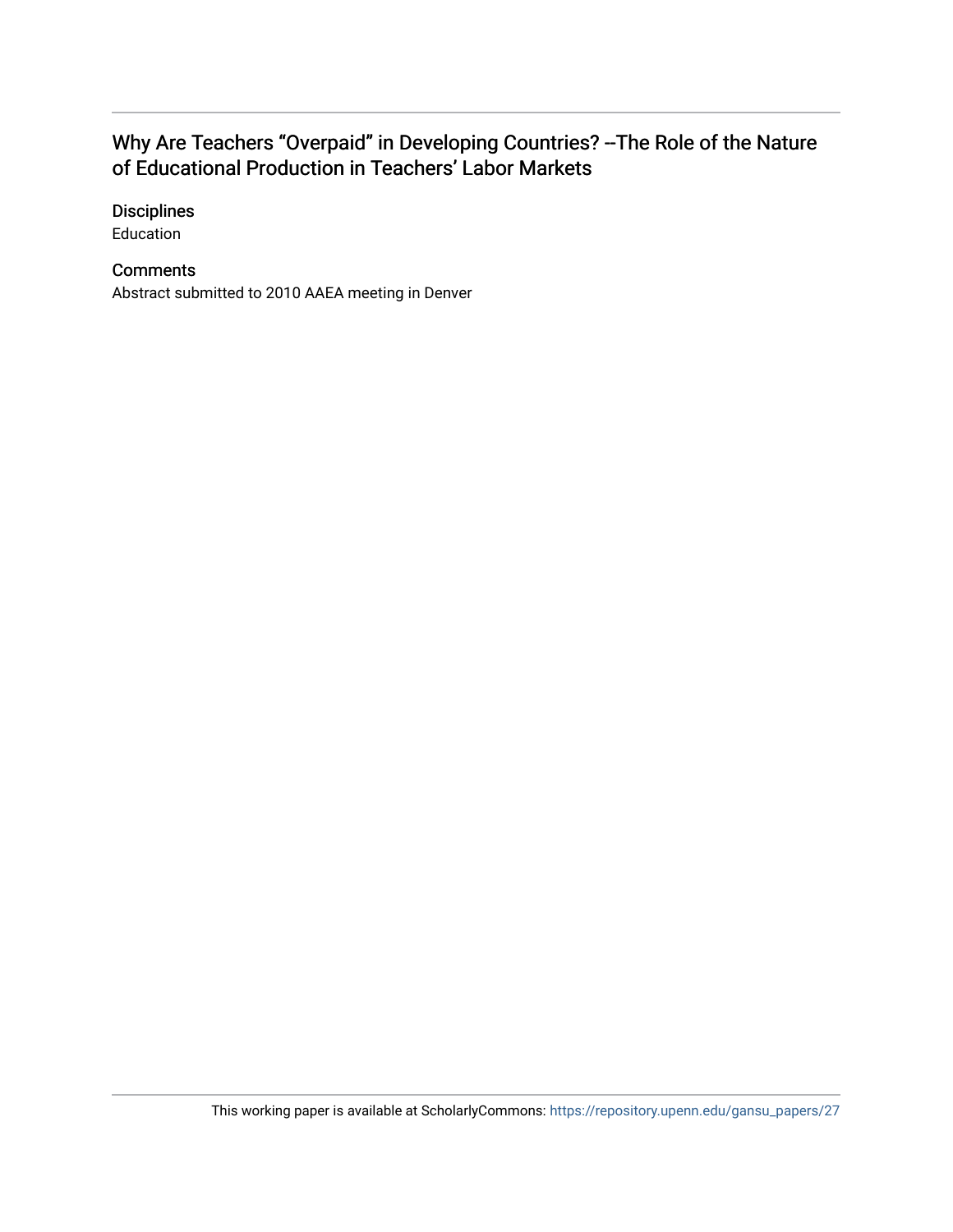### **Why Are Teachers "Overpaid" in Developing Countries? --The Role of the Nature of Educational Production in Teachers' Labor Markets**

Qihui Chen Department of Applied Economics University of Minnesota

Abstract submitted to 2010 AAEA meeting in Denver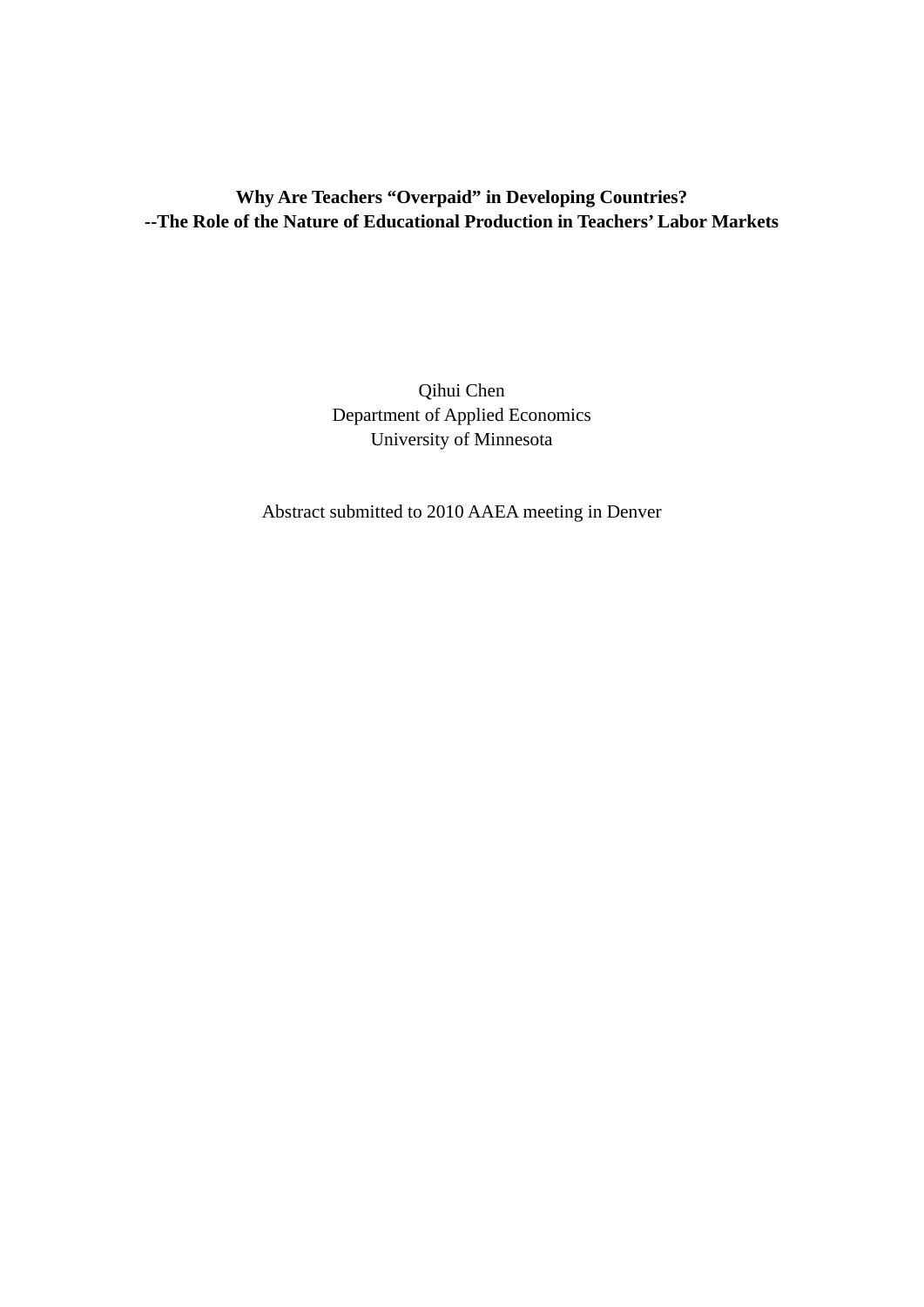While cognitive skills are important to individual incomes and economic development (Hanushek and Woessmann, 2008), the role of school quality in producing student cognitive skills, as measured by student achievement test scores, is somewhat disappointing in developing countries (Hanushek, 2003). In most existing studies, school quality variables such as teachers' education, class size, physical condition of classrooms, and the availability of instruction materials are usually found to have insignificant impacts on student achievement (Glewwe and Kremer, 2006). Such findings sharply question the effectiveness of public spending on schools in developing countries. If school quality does not improve student achievement, why spend money on schools?

A popular answer is: to promote teachers' welfare. In a widely-cited paper, Pritchett and Filmer (P&F, 1999) posit that teachers' welfare *directly* influences education spending, based on their critical review a large body of education production functions studies. This theory argues that education authorities in developing countries care about improving student achievement only insofar as it increases teachers' welfare. For that reason, schools tend to spend more money on the school characteristics (e.g. brighter classrooms and offices) that can contribute to teachers' welfare, than on school characteristics that contribute purely to student learning (e.g. textbooks).

Not only does this theory help to explain why public spending on school quality has little effect on student achievement, it also sheds some light on the hotly-debated issue of whether teachers are overpaid or underpaid in developing countries (see, e.g. Psacharopoulos et al, 1996, for a review on the teacher payment debate). For example, if teachers' welfare influences school spending, the easiest and perhaps most efficient way to improve teachers' welfare is simply to raise teachers' wage. P&F (1999) suggest a complex linkage between teachers' wage and school quality (via school spending decision). This linkage, which has been largely overlooked in previous studies, suggests that research relying solely upon individual teacher's wage and human capital data might not sufficiently resolve the debate on teacher payment.

Enlightening as their theory is, however, some of P&F's implications are not consistent with a number of observations in the teacher labor markets in developing countries. For example, the influence of teachers' welfare on school spending implies that the teacher labor market is *not* purely competitive. Since teachers derive welfare from school spending, their marginal gains will exceed their marginal contributions on student achievement, which, in most cases, is the only thing that teachers can make contribution to. The marginal gain above teachers' marginal productivity will thus attract more potential teachers to enter the teacher labor market. However, one typically observes high student-teacher ratios in developing countries, indicating a shortage of teachers. In China, for example, teacher retention is a problem that is increasingly attracting policy concerns (Sargent and Hannum, 2005). To better understand the teacher payment debate and the underlying school spending puzzle, a theory of teachers' wage determination is needed, such that (1) it can disentangle the complex link between teachers' wage and school quality, and (2) its implications are consistent with real-world observations in the teacher labor markets.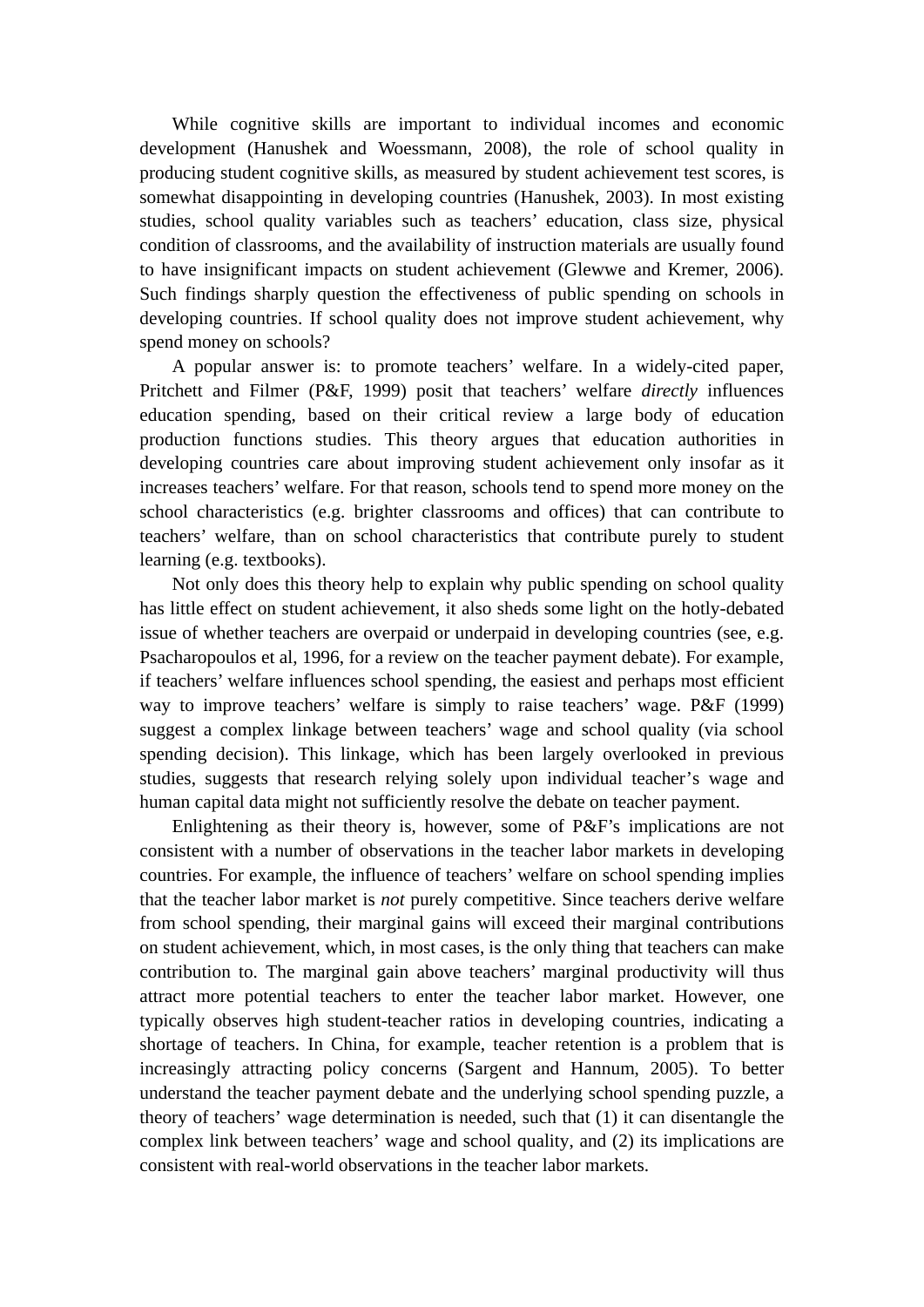This paper tends to tackle this question by developing such a model: teachers are paid the value of their marginal contribution to student achievement, while a small change in their quality can lead to a large change in their wages. The model is built on some special features of educational production. For example, the public good nature (e.g. Lazear, 2001) and the sequential production feature (e.g. Kremer, 1993) of educational production imply the difficulty of substituting the *quality* of education with the *quantity* of education. For example, two low-quality teachers cannot substitute for a high-quality teacher in developing a certain amount of cognitive skills. A third-grade teacher's failure in developing sufficient amount of cognitive skills to the third-graders is not easily made up by hiring an additional fourth-grade teacher. The implied *complementarity* among school inputs create a sorting equilibrium in which teachers are matched at the same quality level in a given school. Meanwhile, the level of teacher quality is matched with other school quality characteristics in the same school. As a consequence, other teachers' quality raises an individual teacher's marginal productivity and thus bids up his/her wage. Finally, since teachers are matched at the same quality level, a small increase in teacher quality will lead to a large increase in teachers' wage, resulting in a wage distribution that is skewed to the right. This model helps explain why one observes large variation in teachers' wage, within and across countries, and why in some countries the mean teacher wage is much higher than workers with similar trainings, as surveyed in Psacharopoulos et al (1996).

The empirical specification takes the form of an extended Mincerian (1974) wage equation, which expresses the logarithm of an individual teacher's monthly wage as a linear function of his/her quality (proxied by his/her education and teaching experience), the average teacher quality (proxied by the mean education level and experience of *all* other teachers) in the same school, and other school quality variables. Two main hypotheses are to be tested. If sorting mechanism exists, then (1) the average education level of all other teachers will have significantly positive effect on an individual teacher's wage; (2) other school quality variables will have a (jointly) positive impact on an individual teacher' s wage.

These hypotheses are tested using data from an add-on component of the Gansu Survey of Children and Families (GSCF) conducted in Gansu, China, in 2004. The survey was targeted at a sample of 2000 children (aged 9-12 in 2000) randomly selected from 100 villages in Gansu; detailed information on their families, communities and their schools was collected. The add-on component included three linked questionnaires administered to *all* primary school teachers and principals in schools in every sampled village and their nearby villages. The data include information on 232 rural primary and lower-secondary schools and the employment histories of a sample of 2575 teachers.

The empirical findings confirm the predictions of the proposed sorting model. First, the average teacher quality has a strong positive impact on a teacher's wage. More importantly, the estimated impact of average teacher education on an individual teacher's wage is similar in size to the impact of his/her own education. Second, other school quality variables, e.g. number of books in library, have strong positive impacts